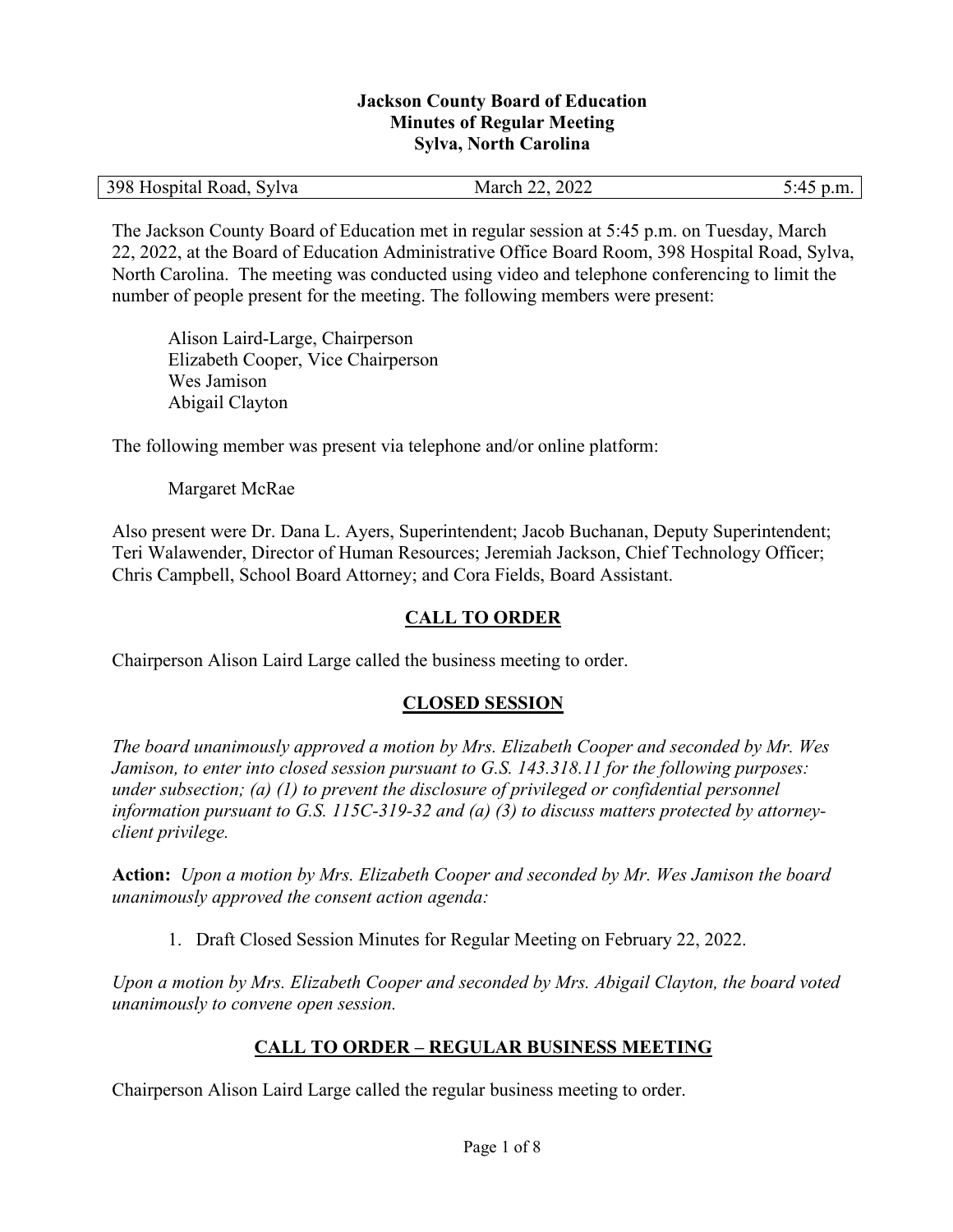Students from Scotts Creek Elementary School led the Pledge of Allegiance via video.

## **APPROVAL OF AGENDA**

*Upon a motion by Mrs. Elizabeth Cooper and seconded by Mr. Wes Jamison, the board voted unanimously to approve the Agenda.* 

## **SPECIAL RECOGNITION**

Dr. Ayers presented Certificates of Recognition to the following individuals:

- 1. For participation in the JCPS Aspiring Leaders Group Lindsay Button, Reyna Crisp, Cindy Ensley, Kristie McCall, Becca Mulligan, Kathryn Rae and Tracy Watson.
- 2. Holly Whisnant for her selection to the NCPAPA Accelerated Assistant Principal Program Inaugural Cohort.
- 3. Mariella Sheppard and Addison Cowan SMHS HOSA Students for State and National Competition awards.
- 4. Odette Kennedy For being featured on the WLOS Thanks to Teachers segment of the news.

## **CONSENT ACTION AGENDA**

**Action:** *Upon a motion by Mrs. Elizabeth Cooper and seconded by Mrs. Abigail Clayton, the board unanimously approved the consent action agenda:* 

- A. Open Session Minutes of Emergency Meeting of February 17, 2022.
- B. Open Session Minutes of Regular Meeting of February 22, 2022.

# **INFORMATION AGENDA**

A. **Agenda Item**: Superintendent's Report **Presenter:** Dr. Dana L. Ayers, Superintendent

Dr. Ayers reported on the following:

- 1. We have just completed our third quarter in JCPS and plan to end the final quarter on a strong note! As of today, there are a little less than nine weeks remaining and I am confident we will have a successful conclusion to the school year. In the coming month, we will have spring break. Our staff, students and student-athletes are working hard and deserve a break. Students will not be in school the week of April 11th-15th. It is a welcome time to relax and recharge.
- 2. Our COVID data looks incredible! As of this afternoon, we have ZERO student cases. We no longer track data around quarantining since the NC Strong Schools Toolkit does not require quarantine with exposures. We have been optional masking since February 22 and have had very few positive cases reported since then.
- 3. Over the last three weeks, our teaching staff completed the NC Teacher Working Conditions Survey. I am delighted to announce that all NINE JCPS schools have a 100% completion rate. JCPS was second in the western region to achieve 100% completion. Survey results guide school improvement and district planning; this is valuable information.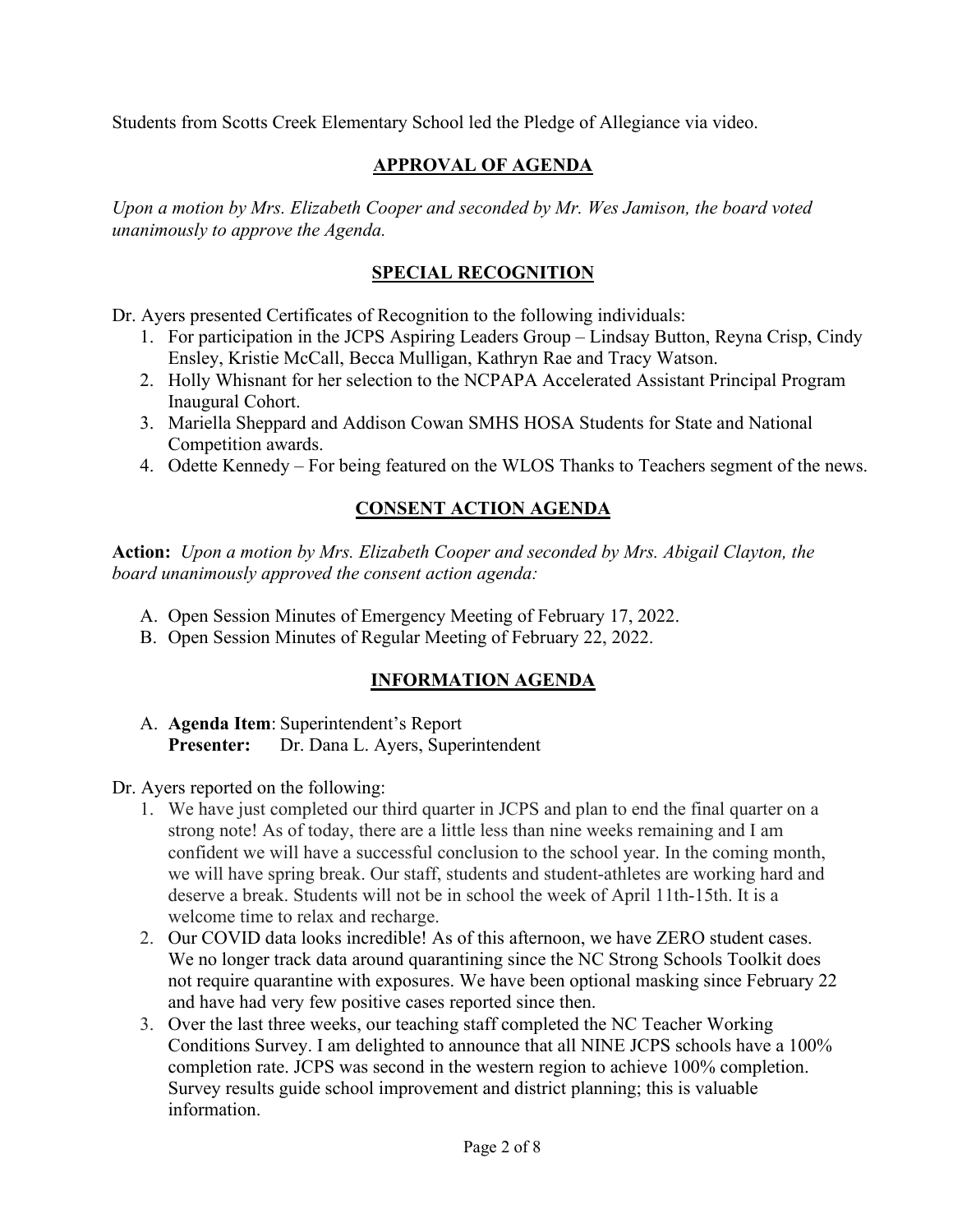- 4. Other exciting news to share is the award of funds for our adapted playgrounds and equipment at CVS, FVS and SMHS. The grant funds, awarded by the Dogwood Health Trust and matched by our County Commissioners, total \$260,000! I could not be more pleased with the progress we are making in ensuring our playgrounds are accessible for all students. These projects will be completed prior to the start of the 2022-2023 school year.
- 5. Last week, I held the inaugural meeting of the Superintendent's Advisory Panel. This panel consists of school nutrition and transportation staff, custodians, teacher assistants, technology staff, teachers, admin, and counselors. We spent time getting to know each other, reviewing my five district goals, discussing our purpose and ways to problemsolve. Our panel meets quarterly. It is encouraging to hear how this group wants to help our students and colleagues thrive.
- 6. I am enormously proud of our staff and their efforts to continually improve and enrich the lives of every student. Much of the work that goes into making school "happen" is not measured by a test score. Though our most recent data shows we have room for improvement, one cannot forget that we endured two full years of school during the pandemic. Additionally, we are a public school unit. This means we focus on teaching all students, regardless of their abilities, home support or financial status. We are educators driven to be the best for every student and to continually grow. There are many opportunities for our community to support our schools. Substitute teaching, bus driving, and volunteering are just a few ways JCPS would welcome community support. Taking care of our students and staff is our goal and purpose. It's what we do in JCPS!
- B. **Agenda Item**: Internet Filter Update

**Presenter:** Mr. Jeremiah Jackson, Chief Technology Officer

Mr. Jackson informed the board of a change to the Internet Filter option that will be utilized by JCPS. He said that new funding from NCDPA allowed for a more competitive bidding environment and reevaluation of products and services for internet filters. Mr. Jackson informed the board that Linewize offered additional options at no additional cost and a lower overall cost.

C. **Agenda Item**: Unaudited Financial Summary **Presenter:** Kristie Walker, Chief Financial Officer

Ms. Walker presented the Unaudited Financial Summary as of March 22, 2022.

# **OPEN SESSION FOR PUBLIC COMMENTS**

1. John Edwards – The Bible as History and Morale Law – It was a joy to hear what you all shared especially about the dental health and progress it's making in Jackson County. I feel that everything, even dental health, if we know who the creator is and that we were created, we didn't happen by chance, it will make a difference to our personal health, as well as the health of all people that have teeth, and even those that don't have teeth. History and morale law require that we transmit from one generation to the next, something to be handed down to them. And if we take the bible as history that is very, very accurate and has been checked by many people for its accuracy and if those that say it is not accurate have to eat their hat sometimes, we need to look at that document with a little bit more care and have it open as a thing that can be used by our teachers in our schools, as well as in our classrooms and playgrounds because what impacts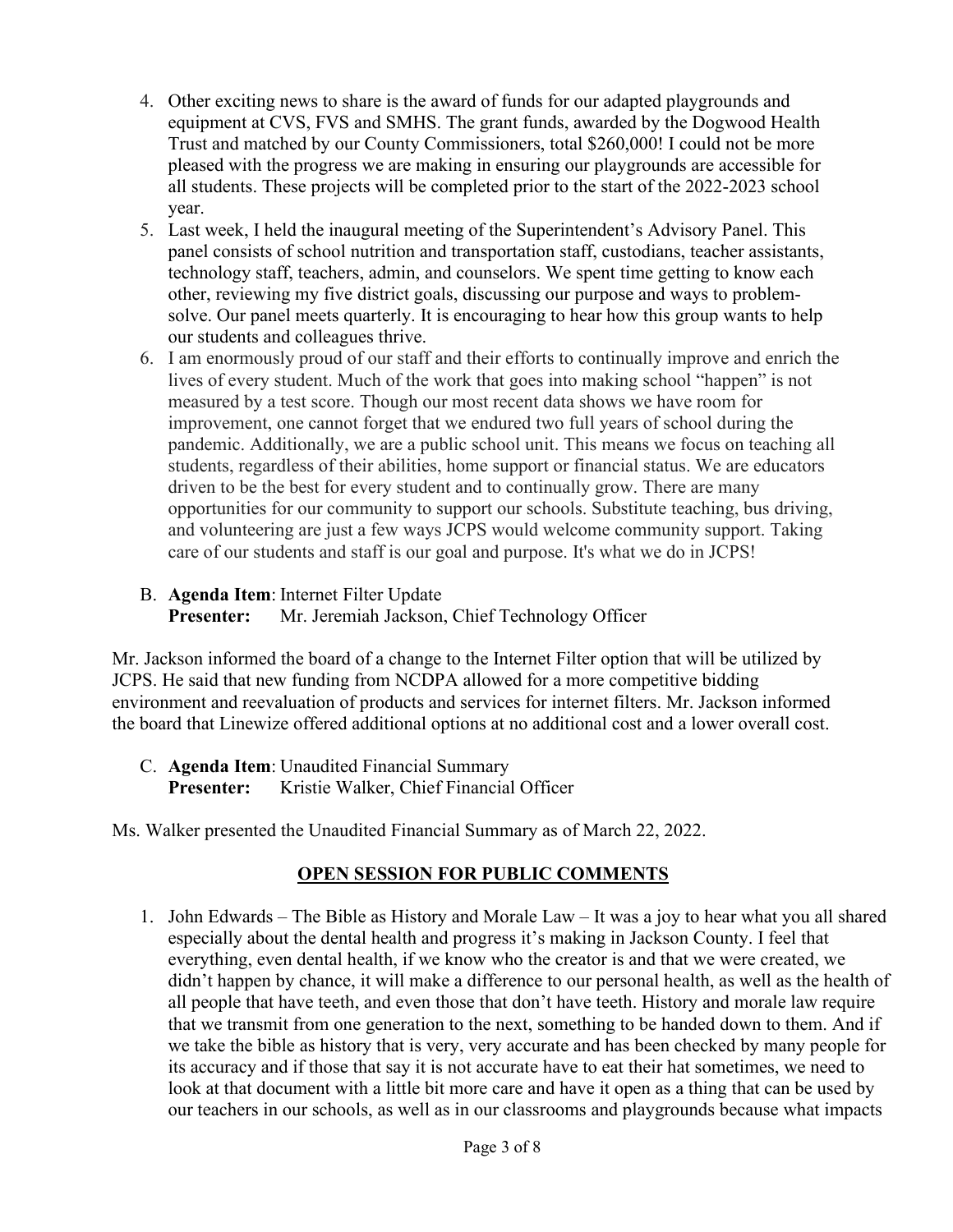us in our overall life, in every aspect of our life, God and his word, the bible, has something important to tell us and if we dismiss that and don't allow our children and our teachers to get the benefit of that knowledge, we are losers and we might excel in some areas which is good, but it could be a lot better with that.

## **ACTION AGENDA**

## A. **Agenda Item:** Budget Amendments **Presenter:** Kristie Walker, Chief Financial Officer

Ms. Walker presented budget amendments and transfers to the State Public School Fund, Federal Grants Fund, Capital Outlay Fund, and Other Specific Revenue Fund and asked for board approval.

**Action**: *Upon a motion by Mrs. Elizabeth Cooper and seconded by Mr. Wes Jamison, the board voted unanimously to approve the budget amendments and transfers to the State Public School Fund, Federal Grant Fund, Capital Outlay Fund, and Other Specific Revenue Fund.* 

B. **Agenda Item:**Review Mask Mandate **Presenter:** Dr. Dana L. Ayers, Superintendent

Dr. Ayers presented the most current COVID-19 data that showed no active cases of COVID for students or staff. Dr. Ayers informed the board that only three counties in North Carolina still require face masks and that Federal legislation no longer requires anyone riding our school buses to wear a face covering.

**Action**: *Upon a motion by Mrs. Elizabeth Cooper and seconded by Mrs. Abigail Clayton, the board voted unanimously to approve the continuation of Optional Masking in JCPS buildings.* 

C. **Agenda Item:** 2022-2023 School Calendar **Presenter:** Jake Buchanan, Deputy Superintendent

Mr. Buchanan presented the 2022-2023 school calendar and asked for board approval.

**Action**: *Upon a motion by Mrs. Elizabeth Cooper and seconded by Mrs. Abigail Clayton, the board voted unanimously to approve the 2022-2023 School Calendar.* 

D. **Agenda Item:** Approval for E-Rate **Presenter:** Jeremiah Jackson, Chief Technology Officer

Mr. Jackson presented a request to apply for E-Rate funding and asked for board approval.

**Action**: *Upon a motion by Mrs. Elizabeth Cooper and seconded by Mr. Wes Jamison, the board voted unanimously to approve the application for E-Rate funding.* 

E. **Agenda Item**: Summer Academic Program Approval **Presenter:** Mr. Adam Holt, Director of Testing and Accountability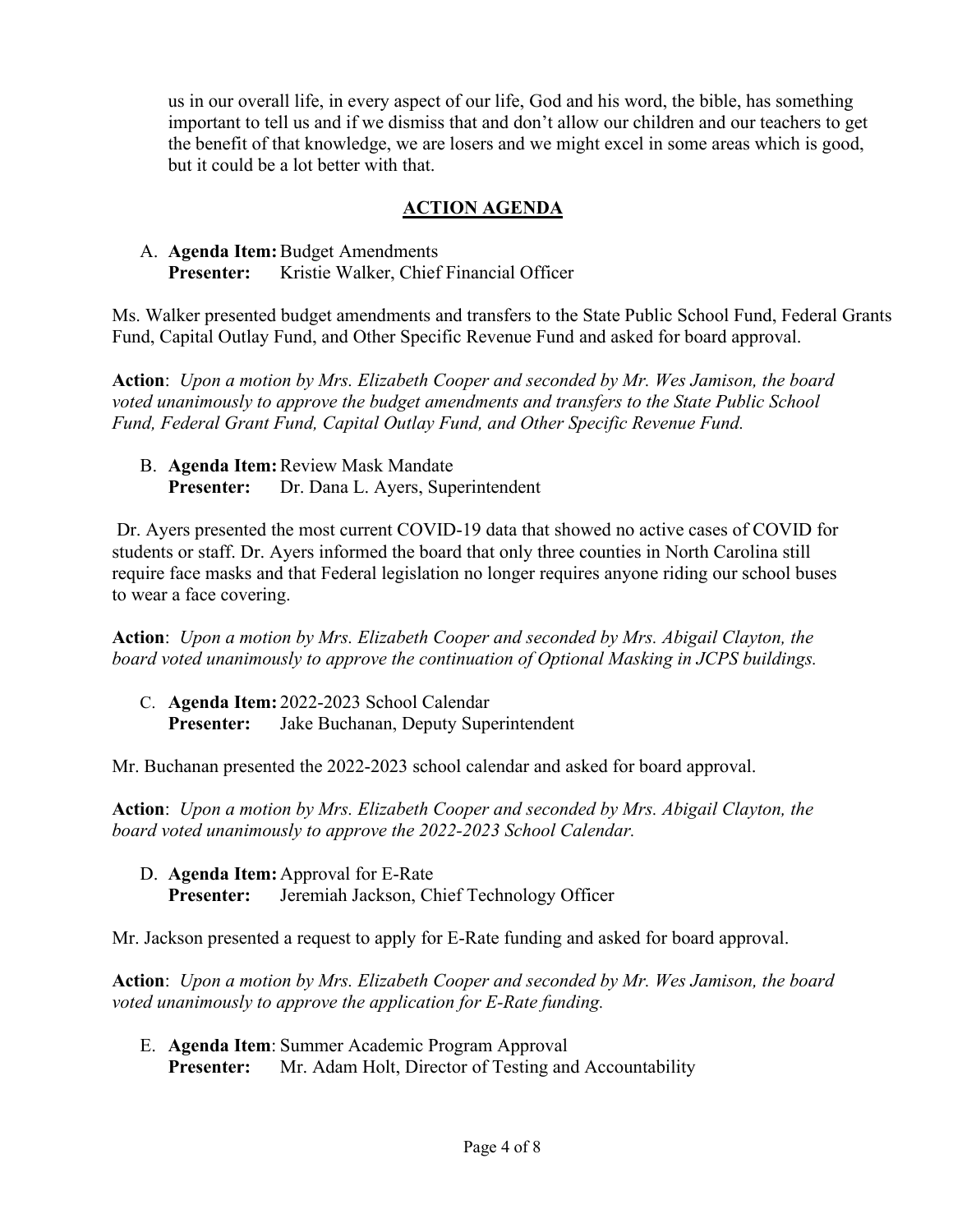Mr. Holt presented the 2022 Summer Plan for EOG testing that will focus on kindergarten through 8<sup>th</sup> grade and asked for board approval.

**Action**: *Upon a motion by Mrs. Elizabeth Cooper and seconded by Mrs. Abigail Clayton, the board voted unanimously to approve the Summer Academic Program.* 

F. **Agenda Item:**Field Trips

Presenter: Dr. Dana L. Ayers, Superintendent

- 1. CVES, Grade 5 Charlotte Motor Speedway, Concord, NC, 04-04-22, TT7423.
- 2. SMHS, Grades 9-12 Young Harris College, Young Harris, GA, 04-05-22, TT7462.
- 3. FES, Grade 7 Dollywood, Pigeon Forge, TN 04-06-22, TT7409.
- 4. CVES, Grade 3 Young Harris College, Young Harris, GA, 04-07-2022, TT7519.
- 5. FES, Grade 8 Dollywood, Pigeon Forge, TN, 04-08-22, TT7412.
- 6. SCES, Grade 3 Young Harris College, Young Harris, GA, 04-08-2022, TT7533.
- 7. JCEC, Grade 12 NASCAR Speed Park, Sevierville, TN, 04-29-22, TT7444.

Dr. Ayers reviewed the above listed field trip and asked for board approval.

**Action**: *Upon a motion by Mrs. Elizabeth Cooper and seconded by Mr. Wes Jamison, the board voted unanimously to approve the above listed field trip.* 

## **PERSONNEL ACTION AGENDA**

**Action:** *Upon a motion made by Mrs. Elizabeth Cooper and seconded by Mrs. Abigail Clayton, the board voted unanimously to approve the personnel agenda as recommended by Mr. Buchanan. The board unanimously approved the following recommendations:* 

### **Employee Recommendations:**

- 1. Benjamin, Stacy Instructional Support Assistant, SCES
- 2. Brantley, Eric Technology Technician I, Central Office
- 3. Broom, Anita Bus Driver, SMHS
- 4. Danouski, Jeffrey Mental Health Clinician, SMHS
- 5. Doll, Victoria Student Transportation Driver, SMES
- 6. Fahey, Amy Project ACTIVATE Coach/Clinician, Central Office
- 7. Fisher, Keari School Nutrition Assistant, CVES
- 8. Goranson, Olenda School Nutrition Assistant, FES
- 9. Graning, Evelyn Substitute Bus Driver, SMHS
- 10. Mull, Jim Bus Driver for MS Baseball, BRS
- 11. Reece, Elijah Teacher, BREC
- 12. Richmond, Denise Part-time Title I Tutor, SCES
- 13. Rous, Matthew ESL Tutor, SMHS
- 14. Sutton, Natalie LEAP Bus Driver, CVES
- 15. Sutton, Natalie Substitute Bus Driver/Field Trip Driver, CVES
- 16. Tallent, Natasha Teacher Assistant, SCES
- 17. Treadway, Mike Substitute Bus Driver, SMES
- 18. Varian, Lynn EC Teacher, SMHS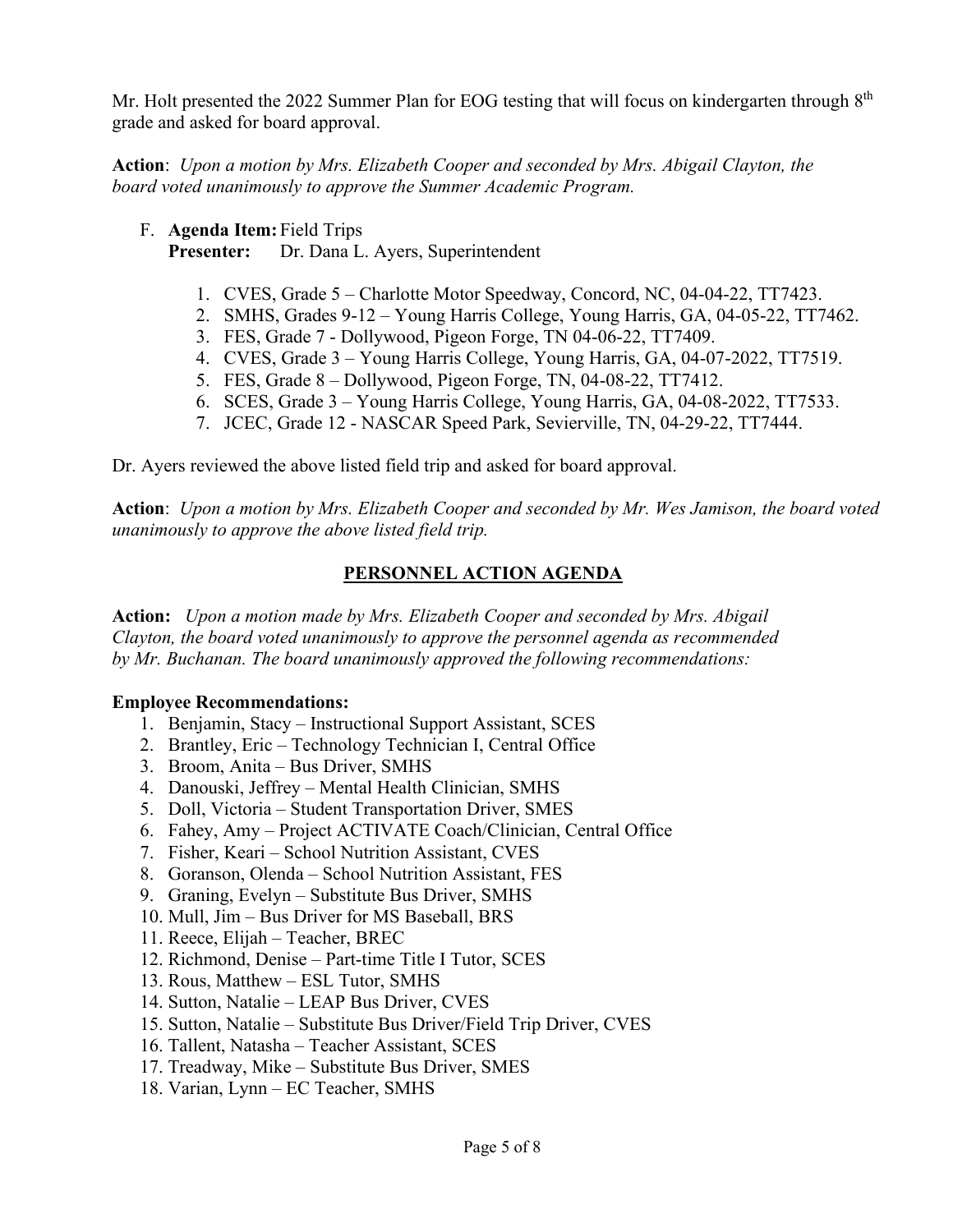#### **Summer Employment Recommendations:**

- 1. Algeo, Melissa Summer Academic Program Teacher, SCES
- 2. Austin, Kayla Summer Academic Program Teacher, SCES or BRS
- 3. Ayling, Leigh Summer Academic Program Teacher, SCES or BRS
- 4. Ayres, Chloe Summer Reading Camp Teacher Assistant, SCES
- 5. Bailey, Douglas Summer Camp Bus Driver, SCES
- 6. Barlowe, Rebecca Summer Academic Program Teacher, SCES
- 7. Bell, Kaitlyn Summer Academic Program Teacher Assistant, SCES or BRS
- 8. Bell, Tasha Summer Academic Program Teacher Assistant, SCES or BRS
- 9. Benitez-Repreza, Evelyn Summer Academic Program Teacher Assistant, SCES or BRS
- 10. Bishop, Samantha Summer Academic Program Teacher, SCES
- 11. Bollinger, Amy Summer Reading Camp Teacher, SCES
- 12. Bramlett, Brianne Summer Academic Program Substitute Teacher. SCES or BRS
- 13. Browning, Amy Summer Academic Program Receptionist, SCES
- 14. Bryson, Ginger Summer Academic Program Custodian, BRS
- 15. Bryson, Kim Summer Academic Program Teacher, SCES or BRS
- 16. Bullock, Heather Summer Academic Program Counselor, SCES or BRS
- 17. Burchette, Marissa Summer Reading Camp Teacher, SCES
- 18. Cauley, Cleis Summer Academic Program Teacher, SCES or BRS
- 19. Cauley, Jonathan Summer Career Accelerator Program Teacher, SCES
- 20. Cook, Haley Summer Reading Camp Teacher, SCES
- 21. Crisp, Rayna Summer Academic Program Teacher, SCES or BRS
- 22. Cunningham, Brittany Summer Academic Program Teacher Assistant, SCES or BRS
- 23. Davis, Janet Summer Academic Program Teacher Assistant, SCES or BRS
- 24. Debord, April Summer Academic Program Teacher, SCES or BRS
- 25. Derks, Mary Summer Academic Program Counselor, SCES or BRS
- 26. Dodson, Kaitlyn Summer Academic Program Teacher, SCES
- 27. Drake, Lindsey Summer Academic Program Teacher, SCES or BRS
- 28. Eckard, Stephanie Summer Academic Program Teacher, SCES or BRS
- 29. Eden, Zach Summer Academic Program Administrator, BRS
- 30. Edmonds, Genia Summer Academic Program Teacher, SCES or BRS
- 31. Fox, Paula Summer Academic Program Teacher, SCES or BRS
- 32. Greene, Heather Summer Academic Program Teacher, BRS
- 33. Haigler, Shirley Summer Academic Program Teacher, SCES or BRS
- 34. Hammer, Kelly Summer Academic Program Teacher, SCES
- 35. Hansen, Debbie Summer Academic Program Teacher Assistant, SCES or BRS
- 36. Hawken, Danielle Summer Academic Program Teacher Assistant, SCES or BRS
- 37. Helton, Mary Ellen Summer Academic Program Teacher Assistant, SCES or BRS
- 38. Herring, Aimee Summer Academic Program Teacher Assistant, SCES or BRS
- 39. Hill, Janice Summer Academic Program Nurse/CNA, SCES or BRS
- 40. Hornbuckle, Dawn Summer Camp Bus Driver, SCES
- 41. Houtzer, Deborah Summer Academic Program Teacher, BRS
- 42. Howerton, Caleigh Summer Academic Program Teacher Assistant, SCES or BRS
- 43. Johnson, Crystal Summer Academic Program Teacher, SCES
- 44. Kabinoff, Beth Summer Reading Camp Teacher Assistant, SCES
- 45. Kinsey, Sheila Summer Camp Bus Driver, BRS
- 46. Kostak, Abigail Summer Academic Program Teacher, SCES or BRS
- 47. Larch, Catherine Summer Reading Camp Teacher Assistant, SCES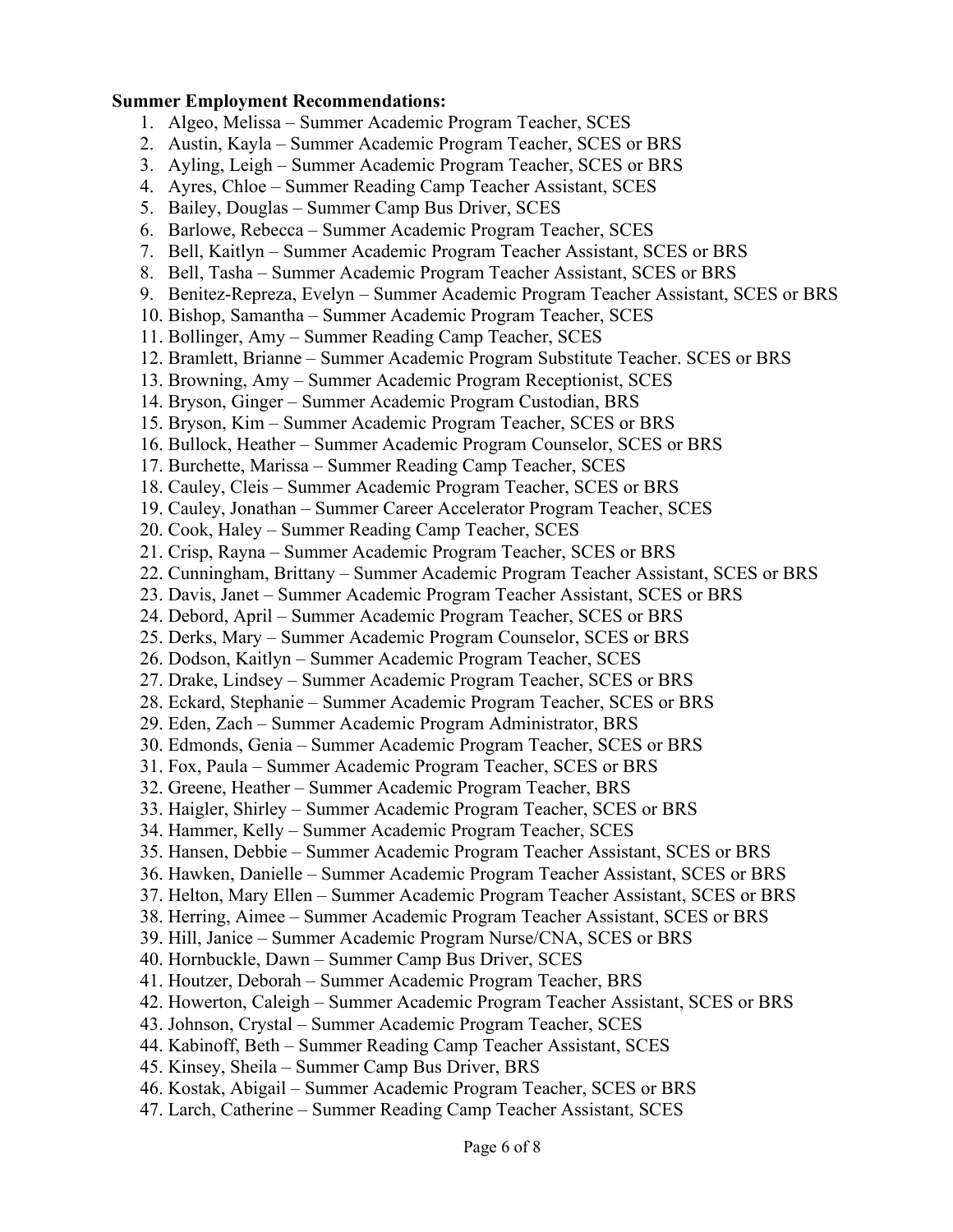48. Laws, Kaylah – Summer Academic Program Teacher, SCES or BRS 49. Lunsford, Hannah – Summer Reading Camp Teacher Assistant, SCES 50. Manring, Rebecca – Summer Reading Camp Teacher Assistant, SCES 51. Marr, Michelle – Summer Academic Program Administrator, SCES 52. Martin, Hannah – Summer Academic Program Teacher, SCES 53. Martin, Shirley – Summer Reading Camp Teacher, SCES 54. Massingale, Whitney – Summer Academic Program Teacher, SCES or BRS 55. McCoy, Susan – Summer Academic Program Custodian, SCES or BRS 56. McCue, Gretchen – Summer Academic Program Teacher, SCES 57. McElroy, Craig – Summer Career Accelerator Program Teacher, SMHS 58. McFadden, Kathy – Summer Reading Camp Teacher, SCES 59. McGee, Logan – Summer Academic Program Teacher Assistant, SCES or BRS 60. McMahan, Luisa – Summer Academic Program Teacher Assistant, SCES or BRS 61. Mercer, Heather – Summer Academic Program Custodian, SCES or BRS 62. Miller, Emma – Summer Academic Program Teacher Assistant, SCES or BRS 63. Mills, Jordan – Summer Academic Program Teacher, SCES or BRS 64. Montesano, Stephani – Summer Academic Program Teacher Assistant, SCES or BRS 65. Moody-Bumgarner, Mary – Summer Reading Camp Teacher Assistant, SCES 66. Moody-Bumgarner, Mary – Summer Camp Bus Driver, SCES 67. Moses, Kathryn – Summer Career Accelerator Program Teacher, SCES 68. Moses, Kathryn – Summer Camp Bus Driver, SCES 69. Mull, Karen – Summer Academic Program Receptionist, BRS 70. Myers, Sarah – Summer Academic Program Teacher Assistant, SCES or BRS 71. Nordmann, Clare – Summer Academic Program Teacher, SCES or BRS 72. Norman, Natalie – Summer Academic Program Teacher, SCES or BRS 73. Nytko, Emily – Summer Academic Program Teacher, SCES 74. Olson, Christi – Summer Academic Program Teacher Assistant, SCES or BRS 75. Owen, Tammy – Summer Academic Program Teacher Assistant, SCES or BRS 76. Painter, Mikaela – Summer Academic Program Teacher, SCES or BRS 77. Parsons, Stephen – Summer Academic Program Teacher Assistant, SCES or BRS 78. Pippio, Michelle – Summer Academic Program Nurse/CNA, SCES or BRS 79. Plemmons, Shauna – Summer Academic Program Teacher, SCES or BRS 80. Pol, Lana – Summer Academic Program Teacher Assistant, SCES or BRS 81. Portale, Daniel – Summer Academic Program Teacher, SCES 82. Reagan, Christy – Summer Academic Program Nurse/CNA, SCES or BRS 83. Reece, Gretchen – Summer Academic Program Teacher, SCES or BRS 84. Richmond, Denise – Summer Academic Program Teacher Assistant, SCES or BRS 85. Rockwell, Annette – Summer Academic Program Teacher, BRS 86. Schwalm, Angie – Summer Academic Program Teacher Assistant, SCES or BRS 87. Shook, Bridgette – Summer Academic Program Custodian, BRS 88. Simmons, Georgeanne – Summer Academic Program Teacher Assistant, SCES or BRS 89. Simmons, Georgeanne – Summer Camp Bus Driver, SCES 90. Sizemore, Brenda – Summer Academic Program Teacher Assistant, SCES or BRS 91. Sloan, Trish – Summer Reading Camp Teacher Assistant, SCES 92. Steinel, Ashley – Summer Academic Program Teacher, BRS 93. Stiles, Maria – Summer Academic Program Teacher, SCES 94. Swartzwelder, Katie – Summer Academic Program Teacher, SCES 95. Thompson, Audrey – Summer Reading Camp Teacher, SCES